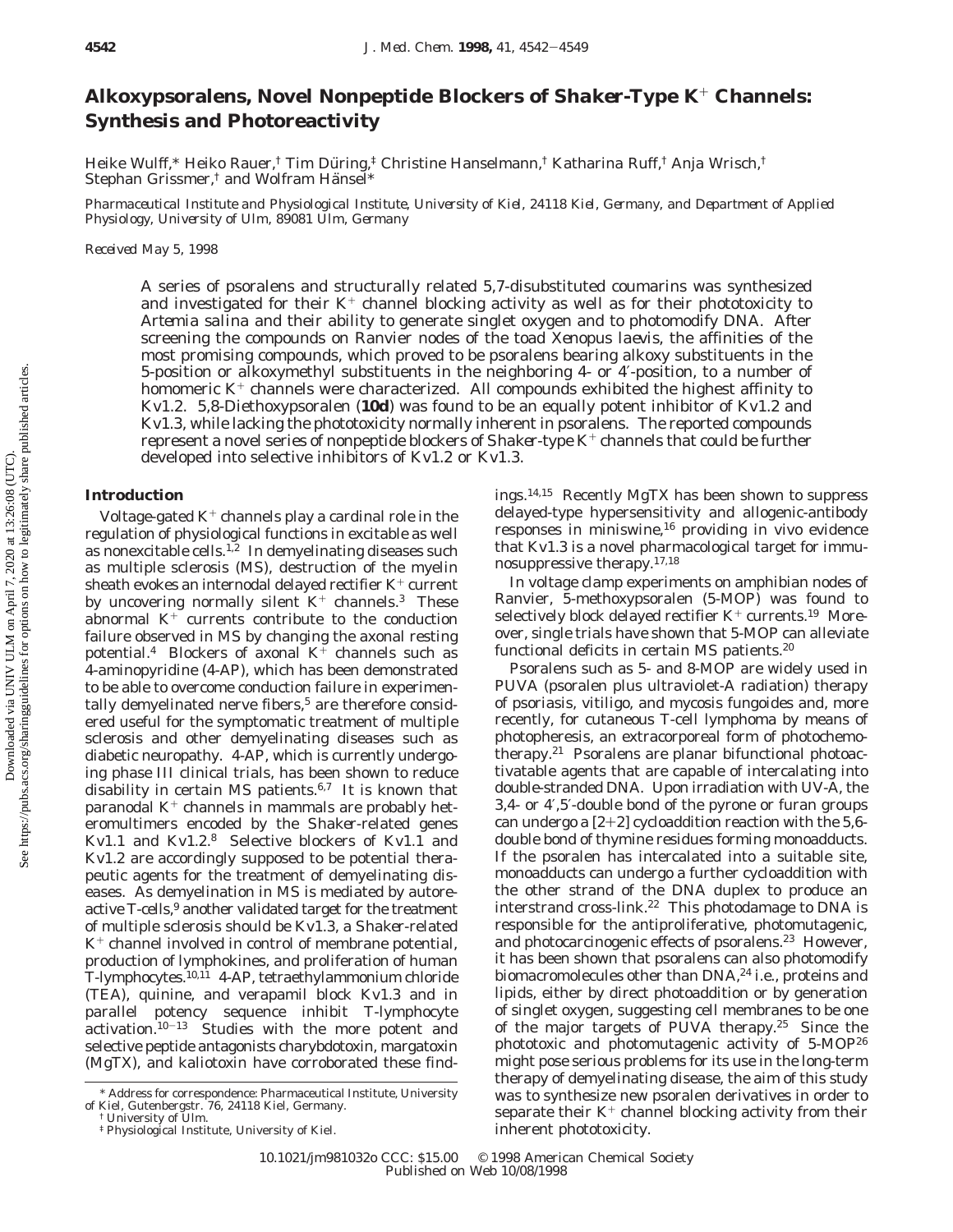



*a* Reagents: (a) ethyl propiolate, ZnCl<sub>2</sub>, dioxane; (b) methyl 4-methoxyacetoacetate,  $H_2SO_4$ ; (c) alkyl halide, acetone,  $K_2CO_3$ ; (d) ethyl acetoacetate,  $H<sub>2</sub>SO<sub>4</sub>$ .

**Scheme 2.** Synthetic Route to 4′-Substituted Psoralens*<sup>a</sup>*



 $a$  Reagents: (a) ClCH<sub>2</sub>COR<sub>2</sub>, acetone, K<sub>2</sub>CO<sub>3</sub>; (b) 1 M KOH, N<sub>2</sub>.

## **Chemistry**

The synthesis of 5,7-dialkoxycoumarins is illustrated in Scheme 1. **1a** was prepared from phloroglucinol according to the method of Kaufman and Kelly.<sup>27</sup> Pechmann reaction of phloroglucinol and methyl 4-methoxyacetoacetate gave **2a**. **1a** and **2a** were treated with the appropriate alkyl halides to provide **1b**,**c** and **2b**. **3** was obtained from 3,4-(methylendioxy)phenol according to the method of Woods.28

Synthesis of 4′-substituted psoralens (Scheme 2) was achieved in two steps by modifying the method of MacLeod.29 7-Hydroxycoumarins were converted to the  $\beta$ -keto ethers **4a-9a** by reaction with chloroacetone or *ω*-chloroacetophenone. Treatment of these compounds in refluxing 1 M aqueous KOH under nitrogen for 24 h followed by acidification afforded the psoralen derivatives **4b**-**9b**. The 1H NMR spectra confirmed the exclusive cyclization to the linear furocoumarin skeleton; the corresponding angular furocoumarins were not detectable.

**10d** was prepared via Scheme 3. Demethylation of 8-MOP with magnesium iodide yielded **10a**, which on oxidation with chromium trioxide gave the quinone **10b**. Reduction of the quinone with zinc dust in dilute HCl provided the hydroquinone **10c**, which was reacted with diethyl sulfate in the presence of potassium carbonate to give target molecule **10d**.

The 4′,5′-dihydropsoralen derivatives **<sup>11</sup>**-**<sup>13</sup>** were obtained by transfer hydrogenation of the necessary psoralens according to the method of Heindel<sup>30</sup> using cyclohexene in refluxing ethanol as a hydrogen donor





 $a$  Reagents: (a) Mg/I<sub>2</sub>; (b) CrO<sub>3</sub>, acetic acid; (c) Zn/HCl; (d)  $C_2H_5OSO_2OC_2H_5$ , acetone,  $K_2CO_3$ .

**Scheme 4***<sup>a</sup>*





*a* Reagents: (a) cyclohexene, 10% Pd/C, ethanol; (b) HNO<sub>3</sub>, acetic acid; (c) Zn/HCl.

under catalysis by Pd/C (Scheme 4). Nitration of 8-MOP gave **14a**, and subsequent reduction gave **14b**.

Chloromethylation of 5-MOP, 8-MOP, and trioxsalen followed by nucleophilic substitution of the resulting chloromethylpsoralens **15a**-**17a** with the appropriate alcohols or amines is illustrated in Scheme 5.

### **Results and Discussion**

**Blockade of Axonal K**<sup>+</sup> **Currents.** In order to rapidly assess the  $K^+$  channel blocking activity of the compounds, they were screened on Ranvier nodes of the toad *Xenopus laevis*. This approach is based on the assumption that the electrophysiological and pharmacological properties of uncovered internodal potassium channels in mammals are close to those described for amphibian nodes of Ranvier. $31$  By investigating the single-channel properties of the delayed rectifier  $K^+$ channels (I-type) in peripheral myelinated axons from *X. laevis*, Koh and Vogel have found these channels to show many similarities to Kv1.1;<sup>32</sup> the slight differences probably reflect the fact that the channels from *Xenopus* are heteromultimers of Kv1.1 and another Kv1  $\alpha$ -subunit. The screening technology has been described previously.19,33,34 Briefly, the blockade of steady-state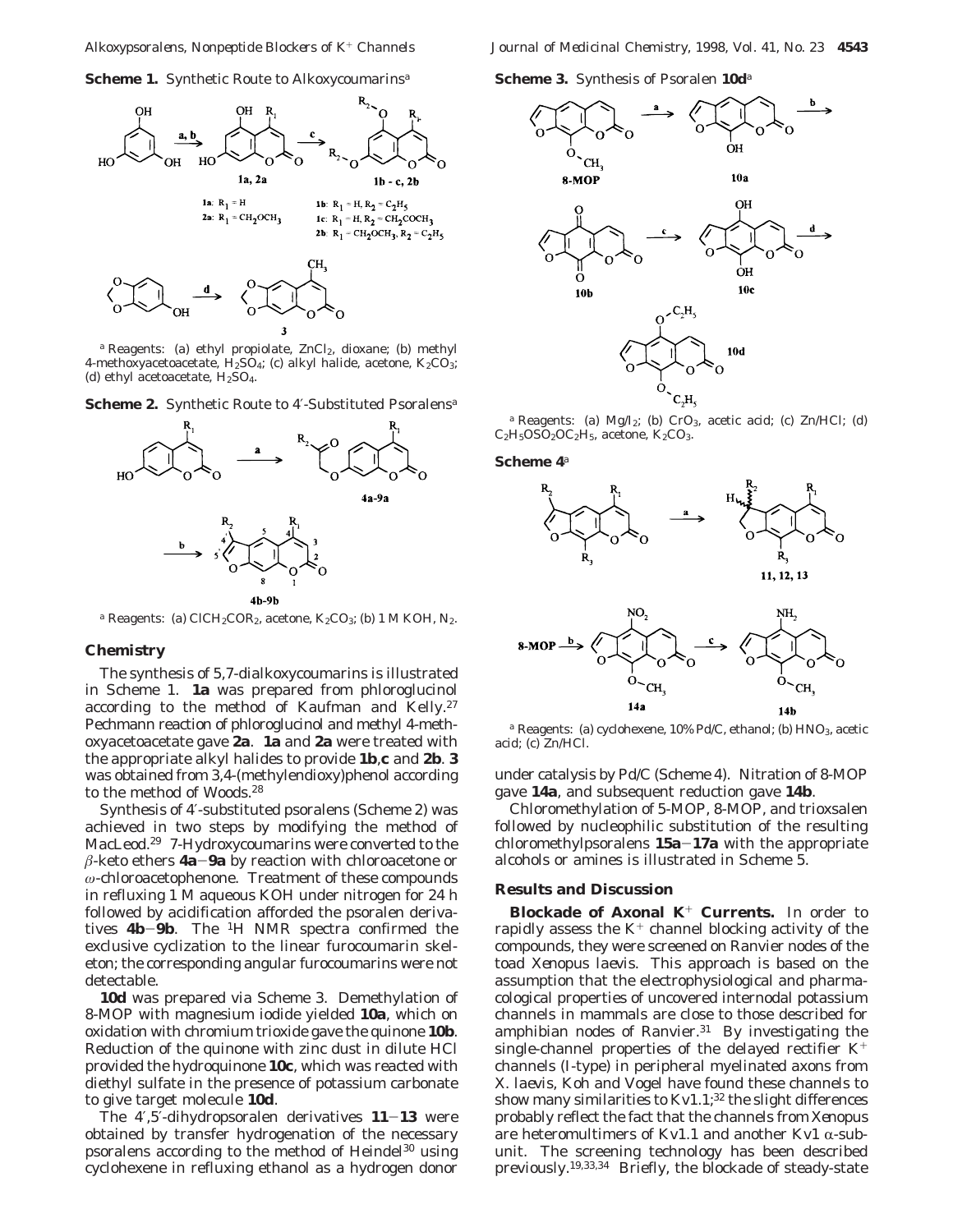



*<sup>a</sup>* Reagents: (a) ClCH2OCH3, acetic acid; (b) alcohol or alkylamine.

potassium currents in the test solution,  $B_K$ , at pulse amplitudes of 130 mV was normalized to the corresponding  $K^+$  currents in normal bathing medium. The accompanying blockade of peak Na<sup>+</sup> currents, measured at pulse amplitudes of 70 mV, was defined in the same way, so that the selectivity *S* of the respective  $K^+$ current blockade is given by  $B_K/B_{\text{Na}}$ . The results of the screening are presented in Table 1.

Whereas hydrophilic 5,7-substituted coumarins (**1a**,**c**, **2a**, and **3**) were found to be completely inert at 100  $\mu$ M, their much more lipophilic 5,7-diethoxy ethers (**1b** and **2b**) proved to be nonselective blockers of both axonal  $Na<sup>+</sup>$  and  $K<sup>+</sup>$  currents. The  $K<sup>+</sup>$  channel blocking potency of the tested psoralens is dependent on the substitution pattern. Whereas psoralens bearing an alkoxy substituent in the 8-position (8-MOP and **16b**-**e**) show only a weak blocking function, 5-alkoxypsoralens such as 5-MOP, **15b**, and **10d** were found to be potent blockers of axonal  $K^+$  currents while leaving axonal  $Na^+$  currents largely unaffected. Psoralens bearing alkoxymethyl substituents in the neighboring 4- and 4′-positions such as **4b** and **17b**,**c** are equally effective. Hydrogenation of the furan ring does not significantly alter the efficacy of the compounds (**12** and **13**). Bulk and hydrophobicity of substituents in the 4′-position appear to be an important feature for determining the selectivity of the tested psoralens. Whereas 4′-phenyl-substituted psoralens such as **5b** and **8b** suppress both axonal Na<sup>+</sup> and  $K^+$  currents, psoralens bearing the much smaller methyl group in the 4′-position are highly selective (**4b** and **6b**). Similar to the investigated coumarins, the incorporation of polar substituents into the psoralen system or into a side chain such as hydroxy (**9b** and **10a**,**c**), keto (**10b**), nitro (**14a**), or amino (**14b**) groups greatly diminishes or completely abolishes activity. The quaternary ammonium compounds **16f** and **17d**, which combine the psoralen moiety and TEA in one molecule, showed activity only at 0.5 mM. Instead of binding to the

**Table 1.** Compound Structure and Block of Steady-State Axonal K+ Currents*<sup>a</sup>*

|                 |                                    |                 |                  | $B_{K}$ , at    |                |
|-----------------|------------------------------------|-----------------|------------------|-----------------|----------------|
| compd           | $R_1$                              | $\rm R_2$       | $R_3$            | $25 \mu M$ (%)  | S              |
| 1 <sub>b</sub>  | H                                  | $C_2H_5$        |                  | 40              | 0.7            |
| 2 <sub>b</sub>  | CH <sub>2</sub> OCH <sub>3</sub>   | $C_2H_5$        |                  | 35              | 1.8            |
| 5-MOP           |                                    |                 |                  | 52              | 14             |
| 8-MOP           |                                    |                 |                  | 5               | 4              |
| 4b              | CH <sub>2</sub> OCH <sub>3</sub>   | CH <sub>3</sub> |                  | 52              | 17             |
| <b>5b</b>       | CH <sub>2</sub> OCH <sub>3</sub>   | Ph              |                  | 27 <sup>b</sup> | 2              |
| 6b              | Н                                  | CH <sub>3</sub> |                  | 63              | 15             |
| 7Ь              | CH <sub>3</sub>                    | CH <sub>3</sub> |                  | 25              | 8              |
| 8b              | Н                                  | Ph              |                  | $68^b$          | 1.4            |
| 9b              | CH <sub>2</sub> OH                 | CH <sub>3</sub> |                  | 11              | $\overline{4}$ |
| <b>10d</b>      |                                    |                 |                  | 75              | 14             |
| 11              | Н                                  | Н               | OCH <sub>3</sub> | 4               | 5              |
| 12              | Н                                  | CH <sub>3</sub> | Н                | 23              | 3              |
| 13              | CH <sub>3</sub>                    | CH <sub>3</sub> | H                | 45              | 22             |
| 15 <sub>b</sub> |                                    |                 |                  | 35              | 26             |
| <b>16b</b>      | OCH <sub>3</sub>                   |                 |                  | 14              | 3              |
| 16c             | OC <sub>2</sub> H <sub>5</sub>     |                 |                  | 16              | 2              |
| <b>16d</b>      | OCH(CH <sub>3</sub> ) <sub>2</sub> |                 |                  | 10              | 3              |
| <b>16e</b>      | $OCH2CH=CH2$                       |                 |                  | 24              | 6              |
| <b>16f</b>      | $N^+(C_2H_5)_3$                    |                 |                  | 20 <sup>c</sup> | 7              |
| 17 <b>b</b>     | OCH <sub>3</sub>                   |                 |                  | 31              | 11             |
| 17c             | OC <sub>2</sub> H <sub>5</sub>     |                 |                  | 55              | 6              |
| 17d             | $N^+(C_2H_5)_3$                    |                 |                  | 27c             | 5              |

 $a$   $B_{K}$ , blockade of steady-state  $K^{+}$  currents normalized to the corresponding  $K^+$  currents in normal bathing medium (pulse amplitude 130 mV, pulse duration 100 ms);  $B_{\text{Na}}$ , accompanying blockade of peak Na<sup>+</sup> currents (pulse amplitude 70 mV); *S*, selectivity of  $K^+$  current blockade given by  $B_K/B_{\text{Na}}$ . *b* Tested at 10  $\mu$ M.  $^c$  Tested at 0.5 mM.

hydrophobic binding site, we postulate for uncharged, lipophilic psoralens such as 5-MOP (log  $P = 2.08$ ) and **10d** (log  $P = 2.88$ ), quaternized psoralens apparently act on the external TEA binding site of  $K^+$  channels.

Taken together, the data on this set of compounds suggest that psoralens possess an internal hydrophobic binding site, which membrane-impermeable compounds such as **16f** and **17d** cannot reach and to which psoralens bearing polar substituents lack affinity. Optimal substituents seem to be alkoxy groups in the 5-position or alkoxymethyl groups in the neighboring 4- and 4′- positions.

**Effects on Homomeric K**<sup>+</sup> **Channels.** Of the psoralens screened on Ranvier nodes, we further investigated the most promising compounds (5-MOP, **4b**, and **10d**) for their affinities to different homomeric  $K^+$ channels of the *Shaker* family and the *Shaw* family and also to the  $SK_{Ca}$  channel in Jurkat T-cells. Kv1.1, Kv1.2, Kv1.3, Kv1.5, Kv1.6, and Kv3.1 channels were exogenously expressed either by transfection or by injection in mammalian cells. $35,36$  The expressed channels were electrophysiologically characterized in the whole-cell configuration using the patch-clamp technique. Each compound was tested at different concentrations. Values for the apparent dissociation constant,  $K_{d}$ , of blocking peak  $K^{+}$  currents were calculated by fitting a modified Hill equation to the data points. The  $K_d$  values are listed in Table 2.

5-MOP, **4b**, and **10d** showed the highest affinity for Kv1.2. However a variation of substitution pattern also changes the sensitivity of the different *Shaker* channels. Compound **4b**, bearing substituents in 4- and 4′-positions, shows the highest affinity to Kv1.1 and Kv1.2, while 5,8-disubstituted psoralens such as **10d** are equally effective blockers of Kv1.2 and Kv1.3. Consis-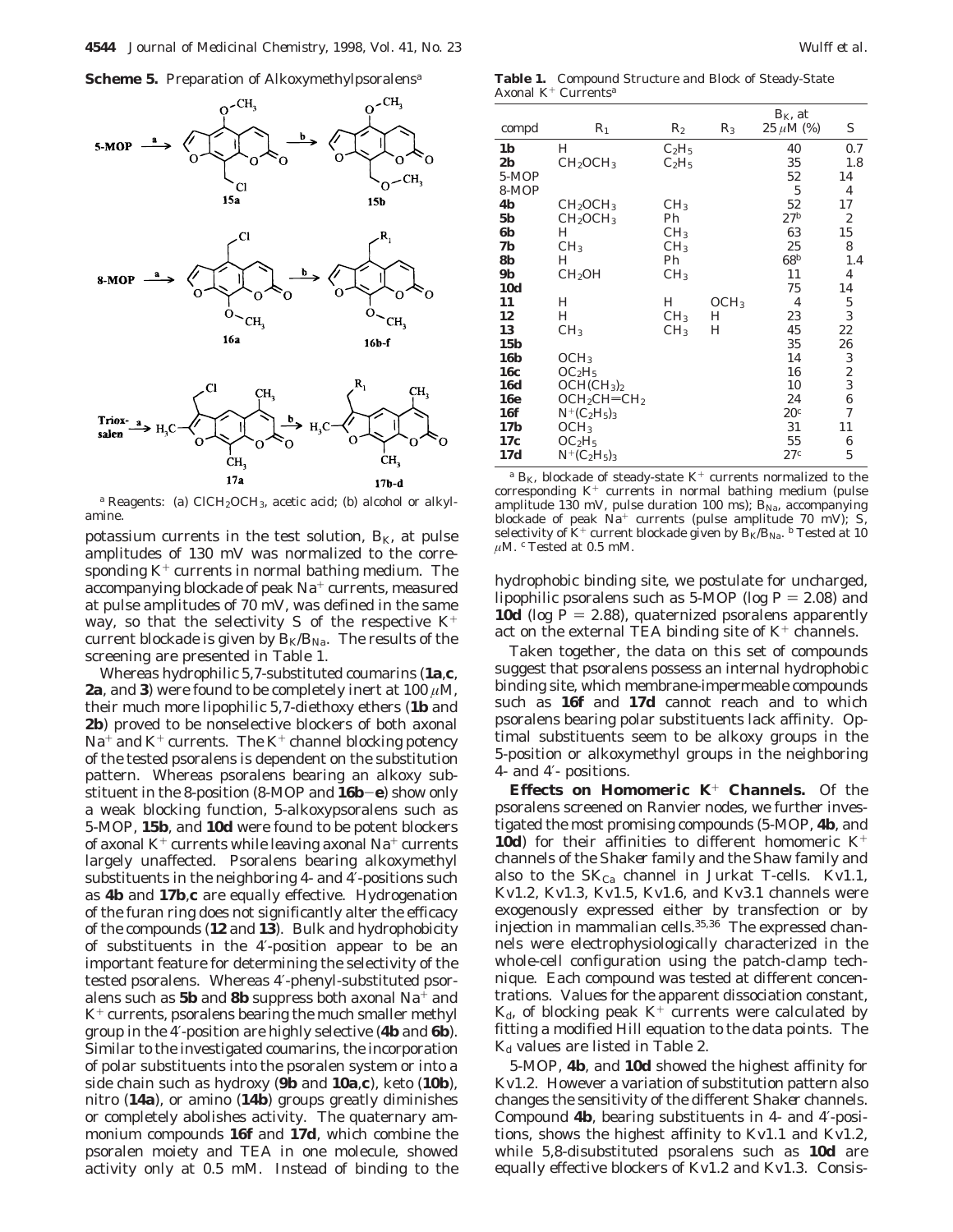**Table 2.** Sensitivity of K<sup>+</sup> Channels of the *Shaker* and *Shaw* Families to Block*<sup>a</sup>*

| $K_{d}(\mu M)$ | Kv1.1      | Kv1.2    | Kv1.3     | Kv1.5     | Kv1.6     | Kv3.1      |
|----------------|------------|----------|-----------|-----------|-----------|------------|
| $4 - AP35$     | 290        | 590      | 195       | 270       | nd        | 29         |
| $5-MOP$<br>4b  | >200<br>56 | 41<br>18 | 101<br>90 | 177<br>nd | 187<br>nd | 111<br>213 |
| <b>10d</b>     | 167        | 23       | 28        | nd        | nd        | 178        |
| 15b            | nd         | nd       | 28        | nd        | nd        | nd         |

*<sup>a</sup> K*d, dissociation constant of blockade of peak K<sup>+</sup> currents (mean of at least three experiments); nd, not determined.

**Table 3.** Photobinding to Poly(dA-dT)-Poly(dA-dT)-DNA Determined by the Shift of Thermal Transition Temperature and Production of Singlet Oxygen

|             |      | induced $\Delta T_{\rm m}$ shift (°C) <sup>a</sup> |                                           |
|-------------|------|----------------------------------------------------|-------------------------------------------|
| compd       | dark | UV-A irradiated                                    | ${}^{1}O_{2}$ production <sup>b</sup> (%) |
| $5-MOP$     | 0.5  | 13                                                 | 5                                         |
| 8-MOP       |      | 10                                                 | 9                                         |
| 5,8-diMOP   | 0.5  |                                                    | $-5$                                      |
| 4b          | 0.5  | >20                                                | 43                                        |
| 6b          |      | 9                                                  | 71                                        |
| <b>10d</b>  | 0.5  | 0.5                                                | $-4$                                      |
| 12          | 0.5  | 0.5                                                | 100                                       |
| 15b         |      |                                                    | 4                                         |
| 16c         | 2    | 1.5                                                |                                           |
| 17 <b>b</b> | 0.5  | >20                                                | 50                                        |
| 17c         |      | >20                                                | 50                                        |
| 17d         |      | 16                                                 | 66                                        |

<sup>a</sup> Mean value ( $\pm$ 0.5 °C) from three determinations for a [compound]:[DNA] ratio of 1:1. *<sup>b</sup>* Decrease in absorbance of *N*,*N*dimethyl-*p*-nitrosoaniline (RNO) at 440 nm after 5 h of UV-A irradiation (4.5 mW/cm<sup>2</sup>, incident UV-A dose of 81 J/cm<sup>2</sup>).

tent with this hypothesis, **15b** was found to have similar potency to **10d** in blocking Kv1.3. The apamin-sensitive  $SK_{Ca}$  channel from Jurkat T-cells was unaffected even by 100 *µ*M 5-MOP.

**Photobinding to DNA.** Since thymine is by far the preferred pyrimidine base in psoralen photobinding, the amount of drug covalently bound to a respective polynucleotide generally increases with its A-T content. Repeated A-T sequences are described to be "hot-spots" for psoralen cross-linking;<sup>37</sup> we therefore used poly(dAdT)-poly(dA-dT) to study the photoreactivity of the compounds to DNA.

Photobinding of psoralens stabilizes the helix leading to an increase in thermal helix  $\rightarrow$  coil transition temperature  $(T_m)$ .<sup>38</sup>  $T_m$  increases determined by recording the melting profiles of poly(dA-dT)-poly(dA-dT) in the presence and absence of drug are summarized in Table 3. Apart from the quarternary compound **17d**, which meets all the requirements for a classical intercalator (a planar chromophore and a flexible basic side chain), none of the compounds had any marked effect on  $T<sub>m</sub>$  in the dark. After 30 min of irradiation **4b** and **17b**,**c** had apparently formed cross-links with the polynucleotide to such an extent that no real melting curve could be observed any more. The reference compounds 5- and 8-MOP induced a shift of  $T_m$  of 13 and 10 °C, respectively. 5,8-Dimethoxypsoralen, **10d**, **15b**, and **16c** exhibited no effect on  $T_m$  despite irradiation, a finding suggesting that these compounds do not produce any photoadducts with DNA.

**Formation of Singlet Oxygen.** The generation of  $1O_2$  by various compounds (10  $\mu$ M) was determined in O2-saturated solutions according to the method of Kraljic and El Mohsni,<sup>39</sup> which is based on the bleaching of *N*,*N*-dimethyl-*p*-nitrosoaniline (50  $\mu$ M) by <sup>1</sup>O<sub>2</sub> in the

**Table 4.** In Vitro Phototoxicity on *A. salina*

|             |          | $LC_{50}$ ( $\mu$ M) | photoinduced      |
|-------------|----------|----------------------|-------------------|
| compd       | daylight | UV-A irradiated      | dose modification |
| $5-MOP$     | >100     | 2.5                  | >40               |
| 8-MOP       | >100     | 2.5                  | >40               |
| 5,8-diMOP   | >100     | >100                 |                   |
| 4b          | >100     | 2.5                  | >40               |
| 6b          | >100     | 0.5                  | >200              |
| 7b          | >100     | 0.7                  | >150              |
| <b>10d</b>  | >100     | >100                 |                   |
| 12          | >100     | 25                   | >4                |
| 13          | >100     | 25                   | >4                |
| 15b         | >100     | >100                 |                   |
| 16 <b>b</b> | >100     | >100                 |                   |
| 17 <b>b</b> | >100     | 20                   | > 5               |

presence of the sensitizer histidine (0.01 M). The decrease in absorbance during UV-A irradiation, recorded at 440 nm, is shown in Table 3. 4′-Methylpsoralens (**4b** and **6b**), dihydropsoralens (**12**), and derivatives of trioxsalen (**17b**,**c**) were found to be effective producers of  ${}^{1}O_{2}$ . As expected the reference compounds 5- and 8-MOP<sup>40</sup> were only weak producers of  ${}^{1}O_{2}$ ; their derivatives **15b** and **16c** also exhibited low activity. 5,8- Dialkoxypsoralens such as 5,8-dimethoxypsoralen (isopimpinellin) and **10d** were found to completely lack the ability to generate  ${}^{1}O_{2}$ ; the negative decrease in absorbance noted is probably due to the fact that these compounds are weak antioxidants, which prevent the slow "self-bleaching" of RNO observed under UV-A irradiation.

**Photobiological Activity.** The phototoxic properties of the compounds were determined against the nauplii of the marine crustacean *Artemia salina*, the brine shrimp. By the name of Artoxkit M, it is one of the "cyst-based toxicity tests" commonly used in ecotoxicology.41 As *A. salina* has recently been described to be extremely sensitive to toxicity mediated by active oxygen species such as superoxide and  ${}^{1}O_{2}$ ,  ${}^{42}$  the standard test procedure was modified by additional UV-A irradiation in order to use this test to determine the photoinduced toxicity of the synthesized psoralens. The  $LC_{50}$  values are given in Table 4.

Under daylight none of the compounds were found to be toxic up to 100  $\mu$ M, which is consistent with the LC<sub>50</sub> values of 340  $\mu$ M described for 5-MOP, 8-MOP, and 5,8dimethoxypsoralen on HeLa cells.<sup>43</sup> Following UV-A irradiation a number of compounds showed an increase in toxicity, which was particularly striking for **6b** and **7b** which exhibited photoinduced dose modifications of  $>$  200 and  $>$  150, respectively. The "irradiated" LC<sub>50</sub> values found for 5- and 8-MOP (2.5  $\mu$ M) were again in agreement with those described for HeLa and A 431 cells (2.5-4.3 *<sup>µ</sup>*M).44 5,8-Dimethoxypsoralen, **10d**, **15b**, and **16b** were completely devoid of acute phototoxicity to *A. salina*.

## **Conclusions**

The synthesis and pharmacological testing of a series of psoralens and structurally related 5,7-disubstituted coumarins as blockers of voltage-gated  $K^+$  channels have been described. The compounds were also investigated for their phototoxicity to *A. salina*, their ability to generate singlet oxygen, and their ability to photomodify DNA. By synthesizing **10d** and **15b** we succeeded in separating the  $K^+$  channel blocking activity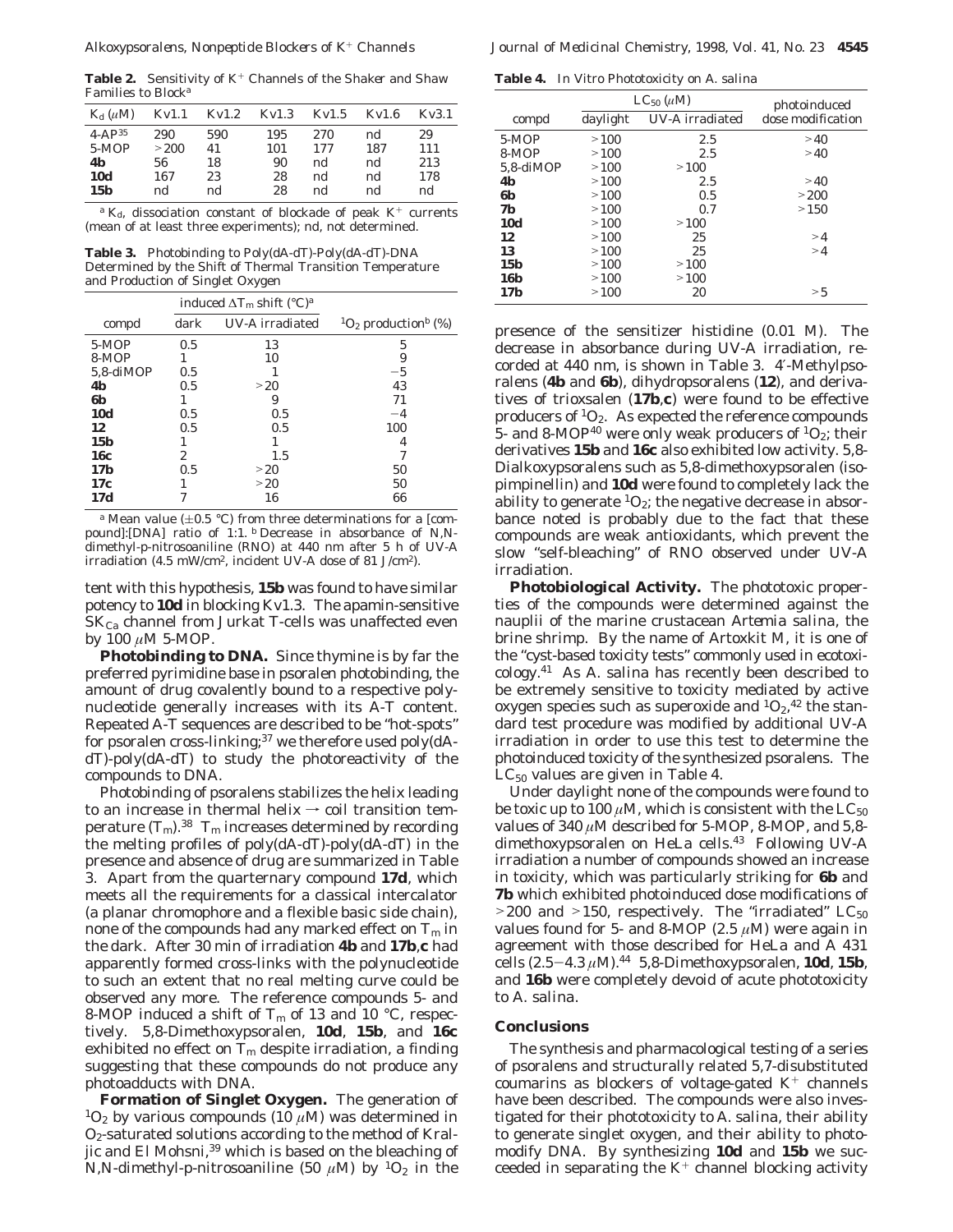of psoralens from their phototoxic and photomutagenic properties. Its nearly equivalent affinity to Kv1.2 and Kv1.3 makes **10d** a potential therapeutic agent, that in addition to its symptomatic effects on impulse propagation in demyelinated axons could simultaneously modify the immune response in multiple sclerosis by suppressing the activity of autoreactive T-cells. Quite recently **10d** has actually been shown to inhibit the proliferation and interferon-*γ* mRNA expression of lymph node cells of Lewis rats with experimental autoimmune encephalomyelitis, the animal model of MS.45 Although the substances might still lack the high selectivity and potency required of a therapeutic drug, they could serve as templates for the design of either Kv1.2- or Kv1.3-selective  $K^+$  channel blockers.

## **Experimental Section**

Melting points were determined with a Reichert Thermovar melting point apparatus and are uncorrected. Preparative column chromatography was performed using silica gel 60 (0.063-0.100 mm; Merck). Infrared (IR) spectra were recorded on a Perkin-Elmer 1600 series FTIR (KBr disks, *ν* in cm-1). Nuclear magnetic resonance (NMR) spectra were recorded on a Bruker ARX 300 spectrometer, and chemical shifts (ppm) are reported relative to the solvent peak (CHCl $_3$  in CDCl $_3$  at 7.24 ppm and DMSO in DMSO- $d_6$  at 2.49 ppm) or TMS. Signals are designated as follows: s (singlet), d (doublet), dd (doublet of doublets), t (triplet), q (quadruplet), m (multiplet), ex (exchangeable with  $D_2O$ ). <sup>13</sup>C NMR peaks were assigned with the help of COLOC, COSY, and NOESY experiments. Complete NMR data are only given for the first compound of each series; for the others only relevant resonances are given. Mass spectra were run on a Hewlett-Packard 5989A spectrometer (EI, 70 eV). Elemental analyses were performed by a Hewlett-Packard CHN autoanalyzer and were within  $\pm 0.4\%$ of the theoretical values. Yields were not optimized. The <sup>1</sup>H NMR and MS spectra of known compounds were in agreement with their chemical structure.

7-Hydroxy-4-(methoxymethyl)coumarin was purchased from Maybridge. Compounds **3**, <sup>28</sup> **9b**, <sup>47</sup> **10a**, <sup>48</sup> **10b**, <sup>49</sup> **14a**, <sup>54</sup> **14b**, 55 **16a**-**e**, <sup>57</sup> **16f**, <sup>58</sup> and **17a**,**b**<sup>56</sup> were synthesized as described previously. Compounds **6a**, <sup>46</sup> **7a**, <sup>29</sup> and **8a**<sup>29</sup> were prepared according to general method A; compounds **6b**, <sup>46</sup> **7b**, <sup>29</sup> and **8b**<sup>29</sup> were prepared according to general method B.

**5,7-Dihydroxycoumarin (1a).** To a solution of phloroglucinol anhydrous (11.8 g, 0.12 mol) in dioxane (100 mL) were added ethyl propiolate (11.8 g, 0.12 mol) and freshly dried zinc chloride (10.8 g). After stirring under reflux for 24 h the mixture was poured into HCl (5%, 100 mL), concentrated under reduced pressure to one-half its volume, and at kept at 4 °C overnight. The precipitate was collected by vacuum filtration and recrystallized from ethanol (9.6 g, 68%): mp 280  $^{\circ}\textrm{C}$  (lit.<br>27 mp 280  $^{\circ}\textrm{C}$  ).

**5,7-Diethoxycoumarin (1b).** To a solution of **1a** (1.0 g, 5.6 mmol) in anhydrous acetone (100 mL) were added potassium carbonate (5 g) and iodoethane (2 mL). After being heated under reflux for 6 h the mixture was poured into cold water (300 mL), acidified with HCl, and kept at 4 °C overnight. The precipitate formed was collected by vacuum filtration and recrystallized from ethanol (996 mg, 76%): mp 116 °C; 1H NMR (300 MHz, CDCl<sub>3</sub>) *δ* 7.98 (d, 1H, <sup>3</sup>J = 9.7 Hz, 4-H), 6.54  $(d, {}^4J = 1.9$  Hz, 1H, H-8), 6.46  $(d, {}^4J = 1.9$  Hz, 1H, 6-H), 6.17 (d, 1H,  ${}^{3}J = 9.7$  Hz, 3-H), 4.13 (m, 4H, 2  $\times$  -OC*H*<sub>2</sub>CH<sub>3</sub>), 1.36 (m, 6H, 2 <sup>×</sup> -OCH2C*H*3); 13C NMR (75 MHz, CDCl3) *<sup>δ</sup>* 163.65 (C-7), 162.25 (C-2), 157.43 (C-5), 156.93 (C-8a), 139.55 (C-4), 111.24 (C-3), 104.59 (C-4a), 96.34 (C-6), 93.79 (C-8), 64.98 and 64.77 (5- and 7-O*C*H2CH3), 15.17 (5- and 7-OCH2*C*H3); MS *m*/*z* 234 (M+, 66), 206 (28), 178 (60), 150 (100), 121 (12). Anal.  $(C_{13}H_{14}O_4)$  C, H.

**5,7-Dihydroxy-4-(methoxymethyl)coumarin (2a).** To phloroglucinol dihydrate  $(5.0 \text{ g}, 30 \text{ mmol})$  in concentrated  $H_2$ - $\overline{SO}_4$  (100 mL) at 0 °C was added methyl 4-methoxyacetoacetate (4.4 g, 30 mmol) dropwise. The mixture was stirred for 10 h at room temperature, then poured into cold water (500 mL), and kept at 4 °C overnight. The precipitate formed was collected by vacuum filtration, washed with water, and recrystallized from ethanol (2.53 g, 38%): mp 220 °C; <sup>1</sup>H NMR (300 MHz, DMSO) *δ* 10.68 and 10.31 (2s, 2H, ex, 5- and 7-OH), 6.26 (d, 1H,  $^4J = 2.2$  Hz, 8-H), 6.20 (d, 1H,  $^4J = 2.2$  Hz, 6-H), 6.05 (s, 1H, 3-H), 4.74 (s, 2H, 4 – CH<sub>2</sub>OCH<sub>3</sub>), 2.51 (s, 3H, 4-CH<sub>2</sub>-OC*H*3); 13C NMR (75 MHz, DMSO) *δ* 161.20 (C-2), 160.38 (C-7), 157.25 (C-5), 156.37 (C-8a), 155.19 (C-4), 103.79 (C-3), 99.95 (C-4a), 98.94 (C-6), 94.74 (C-8), 71.59 (4-*C*H2OCH3), 58.43 (4- CH2O*C*H3); MS *m*/*z* 222 (M+, 63), 190 (100), 162 (37), 151 (14), 134 (27), 77 (20), 69 (63). Anal.  $(C_{11}H_{10}O_5)$  C, H.

**5,7-Diethoxy-4-(methoxymethyl)coumarin (2b).** Compound **2b** was prepared from **2a** (0.50 g, 2.3 mmol) according to the method given for **1b** (617 mg, 74%): mp 143 °C; <sup>1</sup>H NMR  $(300 \text{ MHz}, \text{CDC1}_3) \delta 6.43 \text{ (d, 1H)}^4$ ,  $^4J = 2.2 \text{ Hz}$ , 8-H), 6.42 (d, 1H,  ${}^4J = 2.2$  Hz, 6-H), 6.25 (s, 1H, 3-H), 4.76 (s, 2H, 4-CH<sub>2</sub>-OCH<sub>3</sub>), 4.06 (m, 4H, 5- and 7-OCH<sub>2</sub>CH<sub>3</sub>), 3.50 (s, 3H, 4-CH<sub>2</sub>-OC*H*3)1.46 (m, 6H, 5- and 7-OCH2C*H*3); 13C NMR (75 MHz, CDCl3) *δ* 162.13 (C-2), 161.37 (C-7), 157.62 (C-5), 156.82 (C-8a), 154.42 (C-4), 106.62 (C-3), 102.57 (C-4a), 96.03 (C-6), 94.02 (C-8), 72.42 (4-CH<sub>2</sub>OCH<sub>3</sub>), 64.72 and 64.09 (5- and 7-OCH<sub>2</sub>-CH3), 58.97 (4-CH2O*C*H3), 14.56 (5- and 7-OCH2*C*H3); MS *m*/*z* 278 (M+, 100), 263 (7), 249 (8), 233 (56), 220 (10), 206 (36), 190 (17), 179 (16), 163 (12), 151 (9). Anal. (C<sub>15</sub>H<sub>18</sub>O<sub>5</sub>) C, H.

**General Method A: Preparation of 7-(2-Oxopropoxy) and 7-(Phenacyloxy)coumarins.** To a solution of the required 7-hydroxycoumarin (20.0 mmol) in anhydrous acetone (100 mL) were added potassium carbonate (10 g) and chloroacetone (1.8 mL, 20.0 mmol). After being heated to reflux under stirring for 6 h, the mixture was poured into cold water (300 mL), acidified with HCl, and kept at 4 °C overnight. The precipitate formed was collected by vacuum filtration and recrystallized from methanol (modified after MacLeod<sup>29</sup>).

**General Method B: Preparation of 4**′**-Methyl- and 4**′**- Phenylpsoralens.** The required 7-(2-oxypropoxy)- or 7-(phenacyloxy)coumarin (10 mmol) was suspended in 1 M potassium hydroxide solution (100 mL) and heated to reflux under nitrogen for 24 h. After cooling the solution was acidified with phosphoric acid and kept at 4 °C overnight. The precipitate formed was collected by vacuum filtration and recrystallized from methanol; for the 4′-phenylpsoralens a mixture of methanol and ethyl acetate (4:1) was used (modified after MacLeod29).

**5,7-Bis(2-oxopropoxy)coumarin (1c).** Compound **1c** was synthesized from **1a** (1.4 g, 7.8 mmol) and chloroacetone (0.90 mL, 16 mmol) according to general method A (1.80 g, 82%): mp 188 °C; <sup>1</sup>H NMR (300 MHz, DMSO)  $\delta$  4.98 and 4.75 (2 × s, 4H, 5- and 7-OC*H*<sub>2</sub>COCH<sub>3</sub>), 2.20 and 2.16 (2 × s, 6H, 5- and 7-OCH2COC*H*3); 13C NMR (75 MHz, DMSO) *δ* 203.12 and 202.90 (5- and 7-OCH2*C*OCH3), 72.75 and 72.39 (5- and 7-O*C*H2COCH3), 26.27 and 26.14 (5- and 7-OCH2CO*C*H3); MS *m*/*z* 290 (M+, 62), 247 (45), 219 (25), 191 (12), 161 (8), 43 (100). Anal.  $(C_{15}H_{14}O_6)$  C, H.

**4-(Methoxymethyl)-7-(2-oxopropoxy)coumarin (4a).** Compound **4a** was synthesized from 4.8 mmol of 7-hydroxy-4-(methoxymethyl)coumarin according to general method A (993 mg, 79%): mp 104-105 °C; 1H NMR (300 MHz, DMSO) *δ* 7.48 (d, 1H, <sup>3</sup>*J* = 8.7 Hz, 5-H), 6.86 (dd, 1H, <sup>3</sup>*J* = 8.7 Hz, <sup>4</sup>*J*  $= 2.3$  Hz, 6-H), 6.77 (d, 1H,  $4J = 2.3$  Hz, 8-H), 6.39 (s, 1H, 3-H), 4.64 (s, 2H, 4-C*H*2OCH3), 4.57 (s, 2H, 7-OC*H*2COCH3), 3.49 (s, 3H, 4-CH2OC*H*3), 2.30 (s, 3H, 7-OCH2COC*H*3); 13C NMR (75 MHz, DMSO)  $\delta$  203.04 (7-OCH<sub>2</sub>COCH<sub>3</sub>), 160.81 (C-7), 160.50 (C-2), 154.80 (C-8a), 125.71 (C-5), 112.42 (C-3), 110.93 (C-4a), 108.99 (C-6), 101.49 (C-8), 72.25 (7-O*C*H2- COCH3), 69.34 (4-*C*H2OCH3), 58.31 (4-CH2O*C*H3), 26.11 (7- OCH2CO*C*H3); MS *m*/*z* 262 (M+, 45), 232 (22), 219 (31), 205 (12), 191 (18), 131 (13), 43 (100). Anal. (C14H14O5) C, H.

**4-(Methoxymethyl)-4**′**-methylpsoralen (4b).** Compound **4b** was prepared from **4a** (0.8 mmol) according to general method B (127 mg, 65%): mp 148 °C; <sup>1</sup>H NMR (300 MHz, CDCl3) *δ* 7.65 (s, 1H, 5-H), 7.47 (s, 1H, 5′-H), 7.43 (s, 1H, 8-H), 6.51 (s, 1H, 3-H), 4.72 (s, 2H, 4-C*H*2OCH3), 3.54 (s, 3H, 4-CH2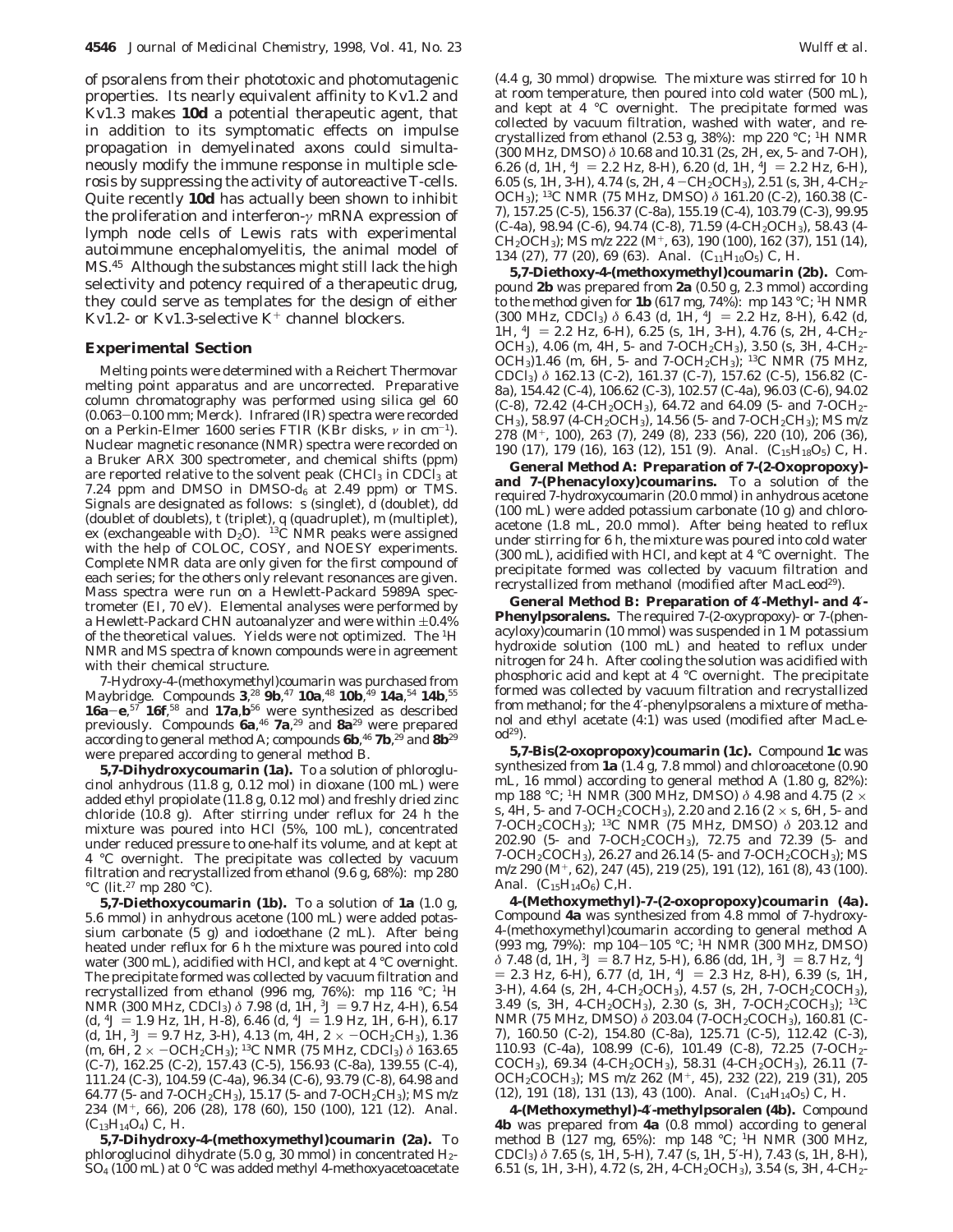OC*H*3), 2.28 (s, 3H, 4′-C*H*3); 13C NMR (75 MHz, CDCl3) *δ* 161.11 (C-2), 156.57 (C-7), 151.83 (C-8a), 151.68 (C-4), 143.25 (C-5′), 126.48 (C-4′), 115.66 (C-6), 113.94 (C-5), 113.61 (C-4a), 111.44 (C-3), 99.95 (C-8), 70.64 (4-*C*H2OCH3), 59.07 (4- CH2O*C*H3), 7.84 (4′-*C*H3); MS *m*/*z* 244 (M+, 100), 229 (3), 216 (22), 201 (10), 185 (71), 173 (46), 157 (7), 145 (57), 128 (23). Anal.  $(C_{14}H_{12}O_4)$  C, H.

**4-(Methoxymethyl)-7-(phenacyloxy)coumarin(5a).** Compound **5a** was synthesized from 7-hydroxy-4-(methoxymethyl) coumarin (1.0 g, 4.8 mmol) and *ω*-chloroacetophenone (0.75 g, 4.8 mmol) according to general method A (1290 mg, 83%): mp 184 °C; 1H NMR (300 MHz, CDCl3) *<sup>δ</sup>* 8.05-7.02 (m, 8H, 7-OCH2COC6*H*<sup>5</sup> and 5-H, 8-H, and 6-H), 6.27 (s, 1H, 3-H), 4.67  $(s, 2H, 4\text{-}CH_2OCH_3)$ , 3.41  $(s, 2H, 7\text{-}OCH_2COC_6H_5)$ , 3.31  $(s, 3H, 3H)$ 4-CH2OC*H*3); MS *m*/*z* 324 (M+, 25), 105 (100), 91 (8), 77 (25). Anal.  $(C_{19}H_{16}O_5)$  C, H.

**4-(Methoxymethyl)-4**′**-phenylpsoralen (5b).** Compound **5b** was prepared from 4.0 mmol of **5a** according to general method B (771 mg, 63%): mp 191 °C; <sup>1</sup>H NMR (300 MHz, CDCl3) *<sup>δ</sup>* 7.92 (s, 1H, 5-H), 7.81 (s, 1H, 5′-H), 7.63-7.41 (m, 6H, 4′-C6*H*<sup>5</sup> and 8-H), 6.53 (s, 1H, 3-H), 4.69 (s, 2H, 4-C*H*2- OCH3), 3.53 (s, 3H, 4-CH2OC*H*3); 13C NMR (75 MHz, CDCl3) *δ* 130.90 (C-1′′), 129.20 (C-3′′ and C-5′′), 128.02 (C-4′′), 127.49 (C-4′′ and C-6′′), 123.91 (C-4′), 122.22 (C-6); MS *m*/*z* 306 (M+, 100), 278 (21), 247 (49), 235 (19), 214 (10), 207 (41), 189 (25), 178 (27). Anal.  $(C_{19}H_{14}O_4)$  C, H.

**5,8-Dihydroxypsoralen (10c). 10b** (500 mg, 2.3 mmol) and 3 g of zinc dust were suspended in a mixture of acetone (30 mL) and water (100 mL) at room temperature; 10 mL of concentrated HCl was added dropwise. After 5 h the remaining zinc dust was filtered off, and the filtrate was concentrated under reduced pressure to one-half its volume and kept at 4 °C overnight. The precipitate was collected by vacuum filtration and recrystallized from water (311 mg, 62%): mp 268 °C  $(lit.^{51}$  mp 270 °C).

**5,8-Diethoxypsoralen (10d).** To a solution of 200 mg (0.9 mmol) of **10c** in anhydrous acetone (100 mL) were added potassium carbonate (5 g) and diethyl sulfate (1.0 mL, 3.6 mmol). The mixture was heated to reflux under nitrogen; after 3 h it was poured into cold water (200 mL) and acidified with HCl. After 24 h the product was extracted with ethyl acetate  $(3 \times 100 \text{ mL})$ , the organic layers were combined, and the solvent was removed under reduced pressure to afford a residue, which was purified by column chromatography using 3:1 ethyl acetate/cyclohexane as eluent. The desired fractions were concentrated and dried to give **10d** as a yellowish powder (158 mg, 64%): mp 119 °C (lit.52 mp 105 °C); 1H NMR (300 MHz, CDCl<sub>3</sub>)  $\delta$  8.13 (d, 1H, <sup>3</sup>J = 9.8 Hz, 4-H), 7.61 (d, 1H, <sup>3</sup>J  $= 2.2$  Hz, 5<sup>'</sup>-H), 6.92 (d, 1H, <sup>3</sup> $J = 2.2$  Hz, 4'-H), 6.28 (d, 1H, <sup>3</sup> $J$ ) 9.8 Hz, 3-H), 4.40 (two q, 4H, 5- and 8-OC*H*2CH3), 1.47 (two t, 6H, 5- and 8-OCH2C*H*3); 13C NMR (75 MHz, CDCl3) *δ* 160.65 (C-2), 150.41 (C-7), 145.11 (C-5′), 144.08 (C-8a), 143.51 (C-5), 139.65 (C-4), 127 (C-8), 115.55 (C-6), 112.78 (C-3), 108.27 (C-4a), 105.16 (C-4′), 69.95 and 69.43 (5- and 8-O*C*H2CH3), 15.62 (5- and 8-OCH2*C*H3); MS *m*/*z* 274 (M+, 55), 246 (24), 217 (100), 189 (17), 161 (13), 133 (6), 105 (8), 77 (10). Anal.  $(C_{15}H_{14}O_5)$ C, H.

**General Method C: Transfer Hydrogenation of Psoralens.** To a solution of the required psoralen (1 g) in ethanol (200 mL) were added cyclohexene (5 mL) and a suspension of 10% palladium on carbon (1 g) in ethanol (20 mL). After the mixture was stirred and heated to reflux for 36 h, the catalyst was filtered off and the solvent was removed under reduced pressure to afford a residue, which was recrystallized from methanol (modified after Heindel<sup>30</sup>).

Compounds **11**30,51 (from 8-MOP) and **12**<sup>53</sup> (from **6b**) were prepared according to general method C.

**4**′**,5**′**-Dihydro-4,4**′**-dimethylpsoralen (13).** Compound **13** was prepared from **7b (**1.0 g, 4.7 mmol) according to general method C (727 mg, 72%): mp 146 °C; 1H NMR (300 MHz, CDCl3) *δ* 7.47 (s, 1H, 5-H), 7.01 (s, 1H, 8-H), 6.11 (s, 1H, 3-H), 4.80 (t, 1H, 5'-H) and 4.20 (q, 1H, 5'-H), 3.59 (m, 1H,  $3J = 6.8$ ) Hz, 4'-H), 2.40 (s, 3H, 4-CH<sub>3</sub>), 1.37 (d, 3H,  ${}^{3}J = 6.8$  Hz, 4'-C*H*3); 13C NMR (75 MHz, CDCl3) *δ* 163.80 (C-7), 162.04 (C-2),

155.73 (C-8a), 153.32 (C-4), 130.61 (C-6), 119.84 (C-5), 114.32 (C-4a), 111.75 (C-3), 98.71 (C-8), 80.59 (C-5′), 36.27 (C-4′), 20.18 (4′-*C*H3), 19.57 (4-*C*H3); MS *m*/*z* 216 (M+, 93), 201 (100), 188  $(20)$ , 173  $(80)$ , 145  $(60)$ , 117  $(14)$ , 115  $(34)$ . Anal.  $(C_{13}H_{12}O_3)$ C, H.

**Chloromethylation of Psoralens. Caution:** Chlorodimethyl ether is lachrymatory and highly carcinogenic; therefore the following experiments must be conducted with extreme caution. As chloromethylated compounds are highly sensitive to hydrolysis, **15a**, **16a**, and **17a** were only characterized by <sup>1</sup>H NMR and MS.

**8-(Chloromethyl)-5-methoxypsoralen (15a).** Compound **15a** was prepared from 5-MOP (0.50 g, 2.3 mmol) according to the method of Isaacs<sup>56</sup> given for the chloromethylation of trioxsalen (407 mg, 67%): mp 200 °C; 1H NMR (300 MHz, CDCl<sub>3</sub>)  $\delta$  8.16 (d, 1H, <sup>3</sup> $J = 9.8$  Hz, 4-H), 7.64 (d, 1H, <sup>3</sup> $J = 2.2$ Hz, 5'-H), 7.04 (d, 1H,  $3J = 2.2$  Hz, 4'-H), 6.30 (d, 1H,  $3J = 9.8$ Hz, 3-H), 5.07 (s, 2H, 8-C*H*2Cl), 4.29 (s, 3H, 5-OC*H*3); MS *m*/*z* 264 (M+, 26), 229 (100), 201 (19), 186 (24).

**5-Methoxy-8-(methoxymethyl)psoralen (15b). 15a** (400 mg, 1.5 mmol) was heated under reflux in 100 mL of methanol for 6 h. The solvent was evaporated and the crude product recrystallized from methanol to give **15b** (246 mg, 63%): mp 176 °C; 1H NMR (300 MHz, CDCl3) *δ* 4.91 (s, 2H, 8-C*H*2OCH3), 4.26 (s, 3H, 5-OC*H*3), 3.38 (s, 3H, 8-CH2OC*H*3); 13C NMR (75 MHz, CDCl3) *δ* 160.80 (C-2), 157.74 (C-7), 150.80 (C-8a), 149.49 (C-5), 144.90 (C-5′), 139.33 (C-4), 112.27 (C-3), 106.18 (C-6), 105.51 (C-5), 105.15 (C-4′), 103.47 (C-8), 62.18 (8-*C*H2OCH3), 60.03 (5-O*C*H3), 58.44 (8-CH2O*C*H3); MS *m*/*z* 260 (M+, 39), 229 (100), 201 (23), 186 (24), 173 (6), 158 (5). Anal.  $(C_{14}H_{12}O_5)$  C, H.

**4**′**-(Ethoxymethyl)-4,5**′**,8-trimethylpsoralen (17c). 17a** (200 mg, 0.72 mmol) was heated under reflux in 50 mL of ethanol for 6 h. The solvent was evaporated and the crude product recrystallized from ethanol to give **17c** (160 mg, 82%): mp 124 °C; 1H NMR (300 MHz, CDCl3) *δ* 7.61 (s, 1H, 5-H), 6.24 (s, 1H, 3-H), 4.62 (s, 2H, 4′-C*H*2OCH2CH3), 3.55 (q, 2H, 4′-CH2OC*H*2CH3), 2.57-2.49 (3 <sup>×</sup> s, 9H, 4-C*H*3, 5′-C*H*<sup>3</sup> and 8-C*H*3), 1.25 (t, 3H, 4′-CH2OCH2C*H*3); 13C NMR (75 MHz, CDCl3) *δ* 161.54 (C-2), 155.05 (C-5′), 154.71 (C-7), 153.36 (C-6), 149.21 (C-8a), 125.10 (C-4′), 116.14 (C-4), 112.74 (C-3), 112.16 (C-4a), 111.61 (C-5), 109.01 (C-8), 65.47 (4'-CH<sub>2</sub>OCH<sub>2</sub>-CH3), 62.79 (4′-CH2O*C*H2CH3), 19.35 (5′-*C*H3), 15.24 (4′-CH2- OCH2*C*H3), 12.33 (4-*C*H3), 8.47 (8-*C*H3); MS *m*/*z* 286 (M+, 35), 257 (5), 241 (62), 227 (17), 213 (16), 212 (284), 199 (20), 185 (8), 141 (16), 128 (27), 115 (28), 106 (17). Anal.  $(C_{17}H_{18}O_4)$  C, H.

**4**′**-(Triethylammoniomethyl)-4,5**′**,8-trimethylpsoralen Chloride (17d).** Compound **17d** was prepared from 17a (200 mg, 0.72 mmol) according to the method of Hansen<sup>58</sup> given for **16f** (247 mg, 91%): mp 214 °C; 1H NMR (300 MHz, DMSO) *δ* 7.02 (s, 1H, 5-H), 6.40 (s, 1H, 3-H), 4.80 (s, 2H, 4′- <sup>C</sup>*H*2N+(CH2CH3)3), 3.33 (m, 6H, 4′-CH2N+(C*H*2CH3)3), 2.75- 2.50 (3 × s, 9H, 4-C*H*3, 5′-C*H*3, 8-C*H*3), 1.34 (t, 9H, 4′- CH2N+(CH2C*H*3)3); 13C NMR (75 MHz, DMSO) *δ* 159.83 (C-5′), 124.89 (C-4′), 104.57 (4′-*C*H2N+(CH2CH3)3), 52.83 (4′- CH2N+(*C*H2CH3)3), 18.81 (5′-*C*H3), 13.28 (4-*C*H3), 8.10 (4′- CH2N+(CH2*C*H3)3), 7.91 (8-*C*H3); MS (thermospray, LC/MS) *m*/*z* 378 (MH+, 21), 342 (29), 201 (15), 277 (40), 258 (39), 241 (86), 102 (100). Anal.  $(C_{21}H_{28}O_3NCl)$  C: calcd, 66.74; found, 66.31. H: calcd, 7.46; found, 7.50. N: calcd, 3.71; found, 3.71.

**UV-A Irradiation.** Irradiations were performed by means of a 150-W Heraeus Fluotest mercury-vapor lamp; irradiation intensities, determined with a Holtkamp UV-A meter 360, were 4.5 and 1.3 mW/cm2 at a distance of 20 and 45 cm, respectively.

**Thermal Transition Studies.** Melting studies were performed in 2-mL quartz cuvettes using a HP 8845A diode-array spectrophotometer fitted with a Julabo F20-C heating controller. The temperature was directly measured in the cuvettes with a digital thermometer. Heating was applied at a rate of 1 °C min-1, with absorbance (260 nm) and temperature data sampling at 1-min intervals. DNA helix  $\rightarrow$  coil transition temperatures  $(T_m)$  were determined at the midpoint of the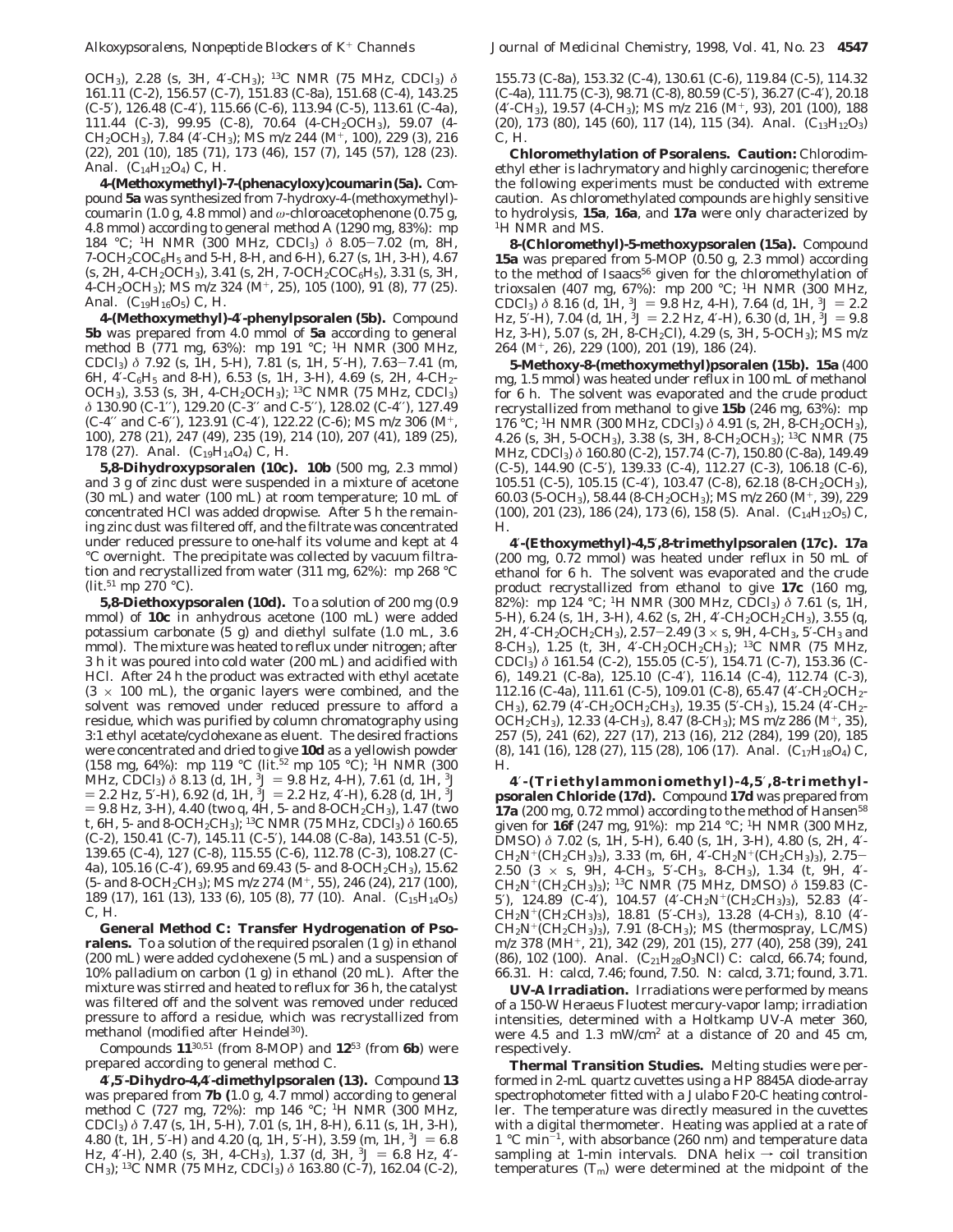melting profiles. Drug-induced alterations in the DNA melting behavior are given by:  $\Delta T_m = T_m(DNA + drug) - T_m(DNA)$ , where the  $T_{\rm m}$  for the drug-free DNA control is  $34.0 \pm 0.2$  °C; results are given as the mean from three determinations.

A stock solution containing 1 unit of the polynucleotide in 100 *µ*L was prepared by dissolving 10 units of poly(dA-dT) poly(dA-dT)-DNA (Sigma P-0883) in 1 mL of 2-(*N*-morpholino) propanesulfonic acid (MOPS) buffer (0.1 M, pH 7.0); working solutions contained 10  $\mu$ M DNA (20  $\mu$ L of the stock solution). DNA-drug solutions were prepared by addition of the compounds from a stock solution in methanol  $(10^{-3}$  M) to give a final drug concentration of 10 *µ*M. The solutions were either incubated for 30 min in the dark or irradiated for 30 min at 365 nm with 4.5 mW/cm2 (incident UV-A dose of 8.1 J/cm2). The addition of 20 *µ*L of methanol and UV-A irradiation for 30 min had no effect on the transition temperature of the polynucleotide in absence of drug.

**In Vitro Phototoxicity to** *A. salina***.** Brine shrimp (*Artemia salina*) cysts were hatched in a flask of real seawater at 25 °C, with continuous side illumination and with aeration maintained by a commercial aquarium pump. After 48 h the phototropic nauplii were collected using a Pasteur pipet. Ten shrimps were transferred to each sample vial containing 3 mL of seawater and 100 nM, 500 nM, 1 *µ*M, 2.5 *µ*M, 5 *µ*M, 10 *µ*M,  $25 \mu$ M,  $50 \mu$ M, or  $100 \mu$ M of the compounds, which were added from methanolic stock solutions. Every vial contained 2% (v/ v) methanol; it was separately established that this level of methanol was well-tolerated. The nauplii were incubated at 25 °C with the test compounds either under daylight or with additional UV-A irradiation (1.3 mW/cm2, incident UV-A dose of 112 J/cm<sup>2</sup>). After 24 h the number of dead nauplii was noted in each vial. All assays were performed in triplicate. Under the conditions employed UV-A exposure was completely nontoxic in the absence of drug.

**Acknowledgment.** The authors wish to thank Prof. Dr. E. Koppenhöfer for making the screening experiments possible and Prof. Dr. D. Heber for helpful discussions throughout this work. Financial support from the DFG (Gr848/4-1 and Gr848/4-2) and from the BMBF (IZKF Ulm, Projekt B1) is gratefully acknowledged.

#### **References**

- (1) Hille, B. *Ionic Channels of Excitable Membranes,* 2nd ed.; Sinauer Associates: Sunderland, 1992.
- (2) Chandy, K. G.; Gutman, G. A. Voltage-Gated Potassium Channel Genes. In *Handbook of Receptors and Channels*; North, R. A., Ed.; CRC Press: Boca Raton, FL, 1995; pp 1-71.
- (3) Chiu, S. Y.; Ritchie, J. M. Evidence for the Presence of Potassium Channels in the Paranodal Region of Acutely Demyelinated Mammalian Single Nerve Fibres. *J. Physiol. (London)* **1981**, *313*, <sup>415</sup>-437.
- (4) Waxman, S. G. Current Concepts in Neurology: Membranes, Myelin and the Pathophysiology of Multiple Sclerosis. *N. Engl. J. Med.* **<sup>1982</sup>**, *<sup>306</sup>*, 1529-1533.
- (5) Sherratt, R. M.; Bostock, H.; Sears, T. A. Effects of 4-Aminopyridine on Normal and Demyelinated Mammalian Nerve Fibres. *Nature* **<sup>1980</sup>**, *<sup>283</sup>*, 570-572.
- (6) van Diemen, H. A. M.; Polman, C. H.; van Dongen, T. M. M. M.; van Loenen, A. C.; Nauta, J. J. P.; Taphoon, M. J. B.; van Walbeck, H. K.; Koetsier, J. C. The Effects of 4-Aminopyridine on Clinical Signs in Multiple Sclerosis Patients. Results of a Randomized, Placebo-Controlled, Double-Blind, Crossover Study.<br>Ann. Neurol. 1992, 32, 123-130. *Ann. Neurol.* **<sup>1992</sup>**, *<sup>32</sup>*, 123-130. (7) Schwid, S. R.; Petrie, M. D.; McDermott, M. P.; Tierney, D. S.;
- Mason, D. H.; Goodman, A. D. Quantitative Assessment of Sustained-Release 4-Aminopyridine for Symptomatic Treatment<br>of Multiple Sclerosis. Neurology 1997, 48, 817–821. of Multiple Sclerosis. *Neurology* **<sup>1997</sup>**, *<sup>48</sup>*, 817-821. (8) Wang, H.; Kunkel, D. D.; Martin, T. M.; Schwartzkroin, A.;
- Tempel, B. L. Heteromultimeric K<sup>+</sup> Channels in Terminal and Juxtaparanodal Regions of Neurons. *Nature* **<sup>1993</sup>**, *<sup>365</sup>*, 75-79. (b) Veh, R. W.; Lichtinghagen, R.; Sewing, S.; Wundern, F.; Grumbach, I. M.; Pongs, O. Immunohistochemical Localization of Five Members of the Kv1 Channel Subunits: Contrasting Subcellular Locations and Neuron-Specific Co-Localizations in

Rat Brain. *Eur. J. Neurosci*. **<sup>1995</sup>**, *<sup>7</sup>*, 2189-2205. (c) McNamara, N. M. C.; Averil, S.; Wilkin, G. P.; Dolly, J. O.; Pristley, J. V. Ultrastructural Localization of a Voltage-Gated K<sup>+</sup> Channel  $\alpha$ Subunit (Kv1.2) in the Rat Cerebellum. *Eur. J. Neurosci.* **1996**,

- *<sup>8</sup>*, 688-699. (9) Giovannoni, G.; Hartung, H. P. The Immunopathogenesis of Multiple Sclerosis and Guillain-Barre´ Syndrome. *Curr. Opin. Neurol.* **<sup>1996</sup>**, *<sup>9</sup>*, 165-177.
- (10) Chandy, K. G.; DeCoursey, T. E.; Cahalan, M. D.; McLaughlin, C.; Gupta, S. Voltage-Gated Potassium Channels are Required for Human T Lymphocyte Activation. *J. Exp. Med.* **1984**, *160*,
- <sup>369</sup>-385. (11) Lewis, R. S.; Cahalan, M. D. Potassium and Calcium Channels in Lymphocytes. *Annu. Rev. Immunol.* **<sup>1995</sup>**, *<sup>13</sup>*, 623-653.
- (12) DeCoursey, T. E.; Chandy, K. G.; Gupta, S.; Cahalan, M. D. Voltage-Gated Potassium Channels in Human T Lymphocytes: a Role in Mitogenesis? *Nature* **<sup>1984</sup>**, *<sup>307</sup>*, 465-467.
- (13) Cahalan, M. D.; Chandy, K. G.; DeCoursey, T. E.; Gupta, S. A Voltage-Gated K<sup>+</sup> Channel in Human T Lymphocytes. *J. Physiol.*
- *(London)* **<sup>1985</sup>**, *<sup>358</sup>*, 197-237. (14) Price, M.; Lee, S. C.; Deutsch, C. Charybdotoxin Inhibits Proliferation and Interleukin2 Production in Human Peripheral Blood Lymphocytes. *Proc. Natl. Acad. Sci. U.S.A.* **1989**, *86*, <sup>10171</sup>-10175.
- (15) Leonard, R. J.; Garcia, M. L.; Slaughter, R. S.; Reuben, J. P. Selective Blockers of Voltage-Gated K<sup>+</sup> Channels Depolarize Human T Lymphocytes: Mechanism of the Antiproliferative Effect of Charybdotoxin. *Proc. Natl. Acad. Sci. U.S.A.* **1992**, *89*, <sup>10094</sup>-10098.
- (16) Koo, G. C.; Blake, J. T.; Talento, A.; Nguyen, M.; Lin, S.; Sirotina, A.; Shah, K.; Mulvany, K.; Hora, J.; Cunnigham, P.; Wunderler, D.; McManus, O. B.; Slaugther, R.; Buiganesi, R.; Felix, J.; Garcia, M.; Williamson, J.; Kaczorowski, G.; Sigal, N.; Springer, M.; Feeney, W. Blockade of the Voltage Gated Potassium Channel Kv1.3 Inhibits Immune Responses In Vivo. *J. Immunol*. **<sup>1997</sup>**, *<sup>158</sup>*, 5120-5128.
- (17) Kaczorowski, G. J.; Koo, G. C. Lymphocyte Ion Channels as a Target for Immunosuppression. *Perspecg. Drug Discovery Des.* **<sup>1994</sup>**, *<sup>2</sup>*, 233-248.
- (18) Cahalan, M. D.; Chandy, K. G. Ion Channels in the Immune System as Targets for Immunosuppression. *Curr. Opin. Biotechnol.* **<sup>1997</sup>**, *<sup>8</sup>*, 749-756.
- (19) Bohuslavizki, K. H.; Hänsel, W.; Kneip, A.; Koppenhöfer, E.; Niemöller, E.; Sanmann, K. Mode of Action of Psoralens, Benzofurans, Acridinones and Coumarins on the Ionic Currents in Intact Myelinated Nerve Fibres and its Significance in Demyelinating Diseases. *Gen. Physiol. Biophys*. **<sup>1994</sup>**, *<sup>13</sup>*, 309- 328.
- (20) Bohuslavizki, K. H.; Hinck-Kneip, C.; Kneip, A.; Koppenhöfer, E.; Reimers, A. Reduction of MS-Related Scotoma by a New Class of Potassium Channel Blockers from *Ruta graveolens*. *Neuro-ophthalmology* **<sup>1993</sup>**, *<sup>13</sup>*, 191-198.
- (21) van Iperen, H. P.; Beijersbergen van Henegouwen, G. M. J. Clinical and Mechanistic Aspects of Photopheresis. *J. Photochem. Photobiol. B: Biol.* **<sup>1997</sup>**, *<sup>39</sup>*, 99-109.
- (22) Gasparro, F. P. *Psoralen DNA Photobiology*; CRC Press: Bocca Raton, FL, 1988; Vol. I and II.
- (23) Averbeck, D. Recent Advances in Psoralen Phototoxicity Mechanism. *Photochem. Photobiol.* **<sup>1989</sup>**, *<sup>50</sup>*, 859-882.
- (24) Beijersbergen van Henegouwen, G. M. J.; Wijn, E. T.; Schoonderwoerd, S. A.; Dall'Acqua, F. Method for the Determination of the In Vivo Irreversible Binding of 8-Methoxypsoralen (8-MOP) to Epidermal Lipids, Proteins and DNA/RNA of Rats after PUVA Treatment. *J. Photochem. Photobiol. B: Biol.* **<sup>1989</sup>**, *<sup>3</sup>*, 631-635.
- (25) Zarebska, Z. Cell Membrane, a Target for PUVA Therapy. *J. Photochem. Photobiol. B: Biol*. **<sup>1994</sup>**, *<sup>23</sup>*, 101-109.
- (26) Zajdela, F.; Bisagni, E. 5-Methoxypsoralen, the Melanogenic Additive in Sun-Tan Preparations, is Tumorigenic in Mice exposed to 365 nm U.V. Radiation. *Carcinogenesis* **<sup>1981</sup>**, *<sup>2</sup>*, 121- 127.
- (27) Kaufmann, H. D.; Kelly, R. C. A New Synthesis of Coumarins. *J. Heterocycl. Chem*. **<sup>1965</sup>**, *<sup>2</sup>*, 91-92.
- (28) Woods, L. L.; Shamma, S. M. Synthesis of Substituted Coumarins with Fluorescent Properties. *J. Chem. Eng.* **1971**, *16*,  $101 - 102$ .
- (29) MacLeod, J. K.; Worth, B. R.; Wells, R. J. Synthesis of Benzofuranoid Systems IV: Total Synthesis of Cyperaquinone and Conicaquinone. *Aust. J. Chem.* **<sup>1978</sup>**, *<sup>31</sup>*, 1533-1544.
- (30) Heindel, N. D.; Foster, N.; Choudhuri, M. Transfer Hydrogenation of Furocoumarin Derivatives. *J. Org. Chem.* **<sup>1983</sup>**, *<sup>48</sup>*, 3817- 3819.
- (31) Safranov, B. V.; Kampe, K.; Vogel, W. Single Voltage-Dependent Potassium Channels in Rat Peripheral Nerve Membrane. *J. Physiol. (London)* **<sup>1993</sup>**, *<sup>460</sup>*, 675-691.